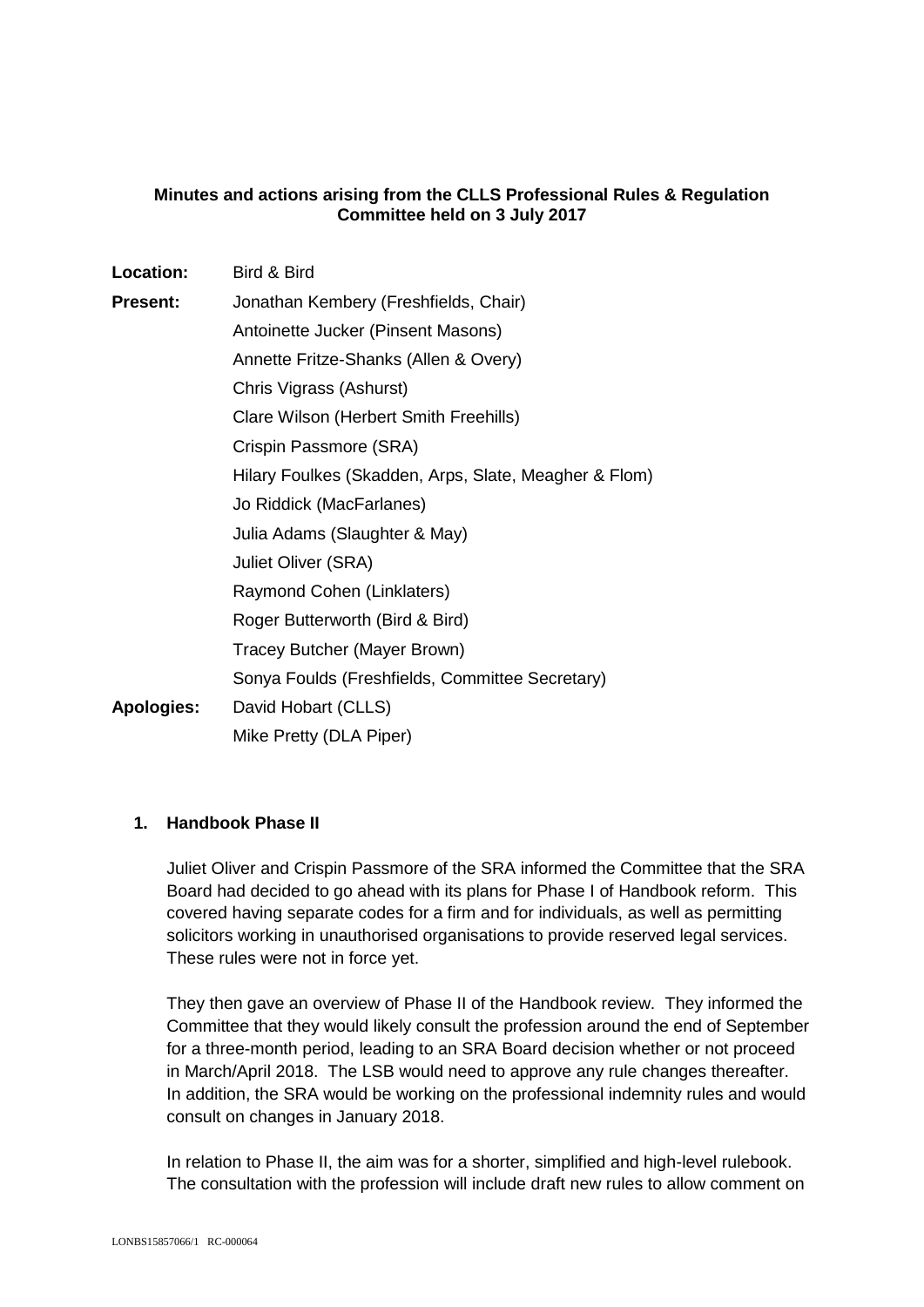drafting as well as themes. The SRA also hopes to make draft examples, guidance or a 'toolkit' available at around the same time.

The SRA is intending to review existing guidance materials, consider if they need to be kept or removed and look at format and consistency. The SRA requested that the Committee nominate existing guidance that should be kept or deleted. In order to aid simplification, the SRA did not intend to repeat other legislation in the new rule book. They took on board a request that any such legislation be referenced so it was clear what people should comply with.

In terms of wider policy changes, the SRA highlighted some of their early stage thinking. They were considering, for example, making approval processes simpler, the idea of a lifetime practicing certificate, and reforming the suitability test. The Committee raised some issues the SRA should consider, for example, rules relating to non-managing partners and the inter-relation between rehabilitation of offenders and the SRA's Suitability Test.

The SRA then discussed information requirements in the light of the CMA's report on market access. The SRA was considering how to craft the rules so that they adequately protected individual consumers while not imposing unnecessary regulation on large commercial firms to whom the CMA report was not directed. As part of this process, the SRA was looking to implement a digital register which would include the following:

- Regulatory data and published findings
- Whether an entity was a regulated/unregulated business (and what client protection regime available to the consumer)
- An option to advertise "regulated by the SRA" with a suitable logo for regulated firms (not individuals)
- Complaints data
- Pricing for some areas of practice in relation to relevant client groups
- Details of insurance cover (not amounts).

The Committee suggested that it would be helpful if the SRA established a definition of "a complaint".